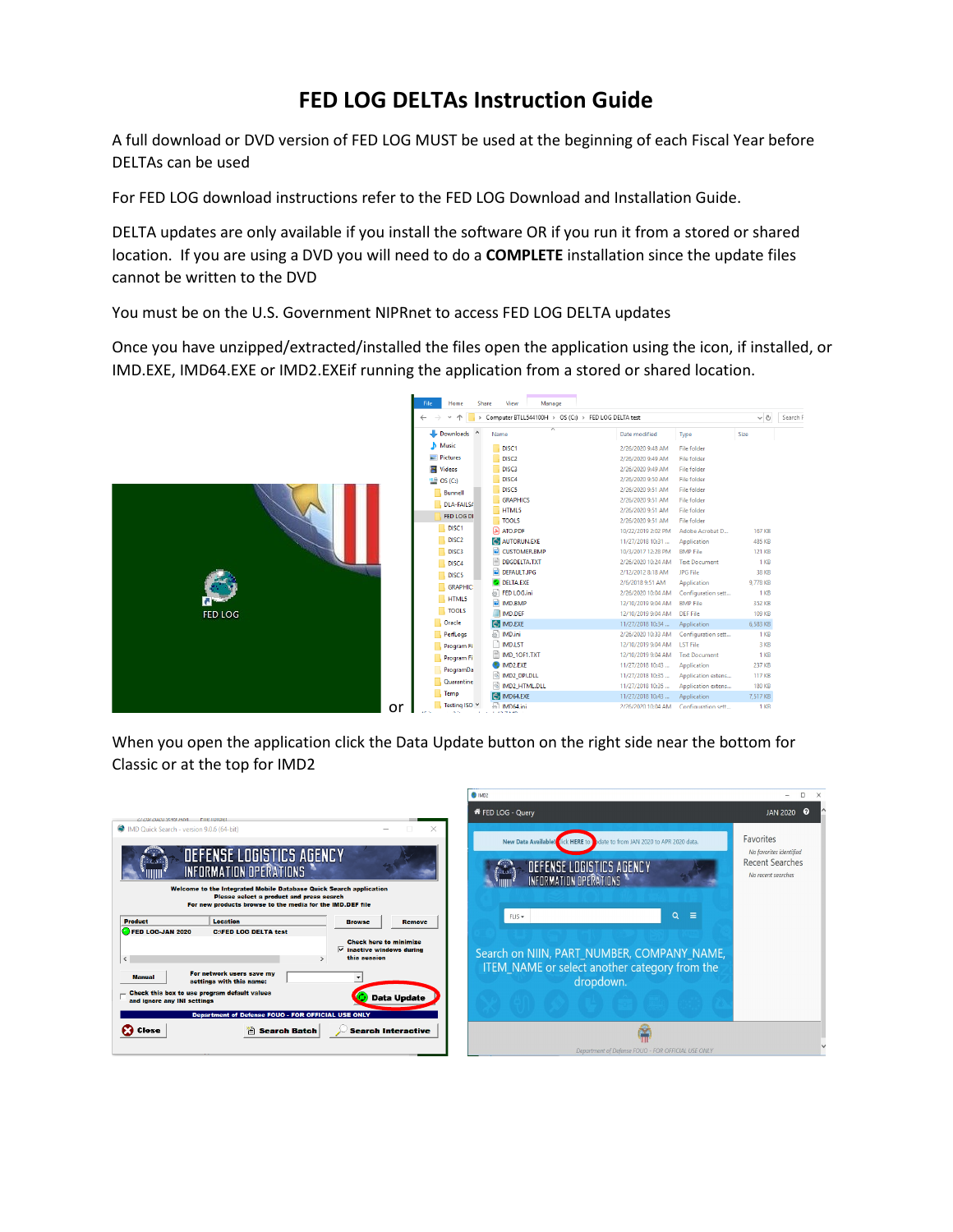Then select Download on the next screen. Note that the top of the screen shows the month of the current data (typically the previous month) and the month the data is being updated to. If you miss a month, the DELTAs program will automatically make the updates for everything you missed.

| update. | You have chosen to download available update files. Please click<br>DOWNLOAD to continue the update process or CANCEL to quit the |  |
|---------|-----------------------------------------------------------------------------------------------------------------------------------|--|
|         | <b>Download Files</b>                                                                                                             |  |
|         | <b>Extract Files</b>                                                                                                              |  |
|         | <b>Update Program</b>                                                                                                             |  |
|         |                                                                                                                                   |  |

If you get an Unable to Authenticate error, clear the error (click OK) then go back and hit the green Data Update button again. Slow connections sometimes cause the authentication to fail.

| FED LOG JAN 2020 -- MAR 2020 Data Update                                                                                                     |
|----------------------------------------------------------------------------------------------------------------------------------------------|
| You have chosen to download available update files. Please click<br>DOWNLOAD to continue the update process or CANCEL to quit the<br>update. |
| <b>Download</b><br><b>Download Error. Unable to authenticate.</b>                                                                            |
| <b>Extract Files</b>                                                                                                                         |
| <b>Update Program</b>                                                                                                                        |
| ' OK<br>Download<br>Cancel                                                                                                                   |

The progress bar will move as update files are downloaded, extracted and updated. A check mark will appear when each process completes.

| FED LOG JAN 2020 -- FEB 2020 Data Update                                                                                                     |
|----------------------------------------------------------------------------------------------------------------------------------------------|
| You have chosen to download available update files. Please click<br>DOWNLOAD to continue the update process or CANCEL to quit the<br>update. |
| <b>Download Files</b><br><b>Download Files complete.</b><br><b>Extract Files</b>                                                             |
| <b>Extracting downloaded files. Please wait</b>                                                                                              |
|                                                                                                                                              |
| <b>Update Program</b>                                                                                                                        |
| Download<br>Cancel                                                                                                                           |